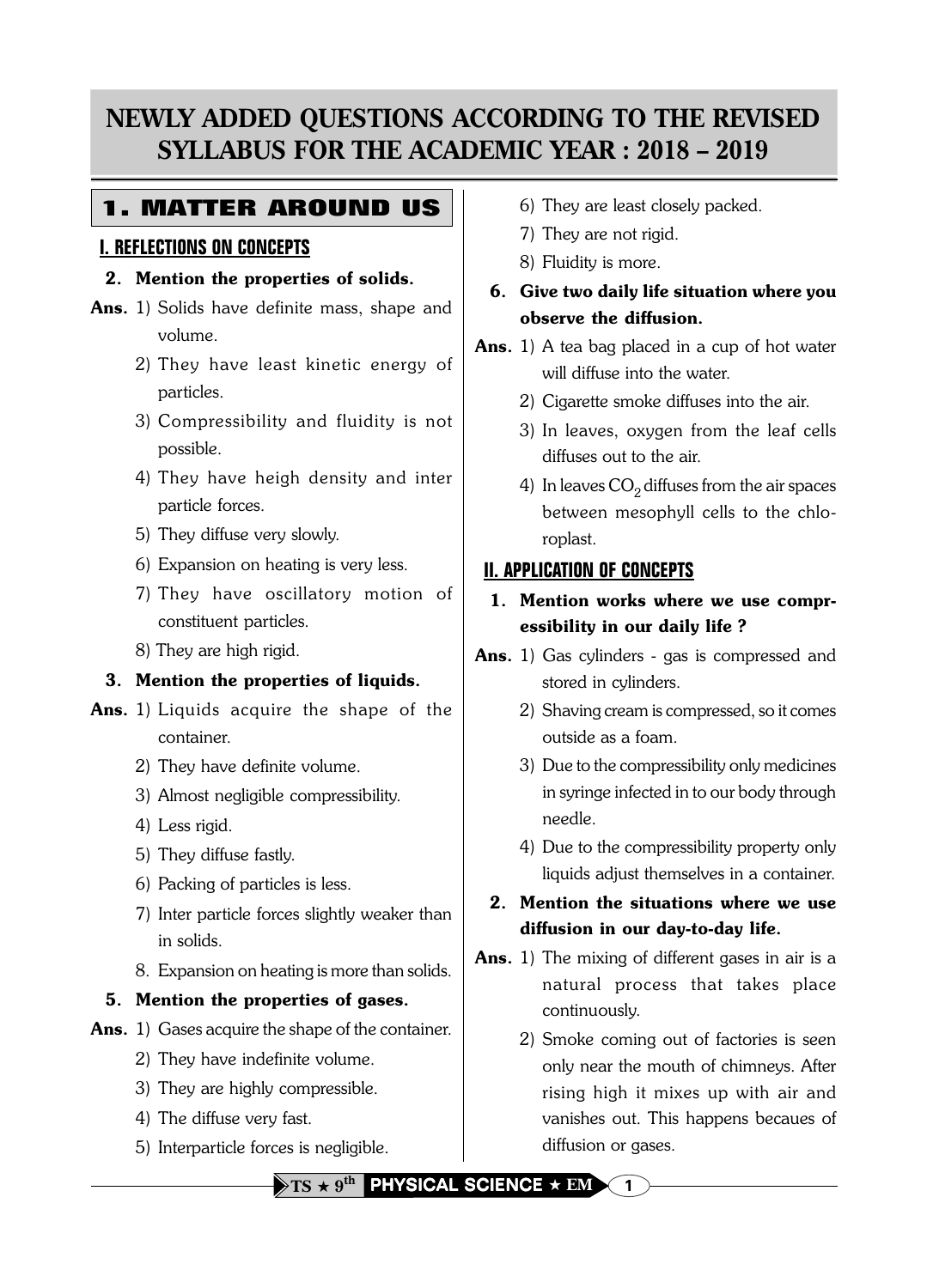- 3) When salt solution kept in water this makes the whole solution salty after some times. This happens because of diffusion in liquids.
- 4) Alloys are possible to get prepared because of the diffusion of solid into solid. Bronze steel, brass are examples of alloy.
- 4. How do you prove that the speed of diffusion of ammonia is more than that of the speed of diffusion hydrochloric acid ?
- Ans. 1) Take one meter long narrow glass tube.
	- 2) Take two pieces of cotton wool.
	- 3) Soak one piece in yhydrochloric acid (HCl) Solution and another in ammonia  $(NH<sub>2</sub>)$  solution.
	- 4) Insert them separately at the two ends of the tube. Block the ends of the tube and observe.
	- 5) The hydrochloric acid (HC) gives off (hydrogen chloride (HCl) and ammonia solution  $(NH_2)$  gives off ammonia gas  $(NH_3)$ .
	- 6) Both gases react together to form a white fumes called ammonium chloride ( $NH<sub>4</sub>Cl$ ) (White ring).
	- 7) The ring usually forms nearer to the HC acid end of the tube because HCl diffuses more slowly than ammonia  $(NH_2)$ .
	- 8) Thus we can prove the speed of diffusion of  $NH<sub>3</sub>$  is more than that of the speed of diffusion of  $HCl$  acid.
	- 5. Give examples that the matter which will be available in different states.
- Ans. a) Solid state : Ice, glass, rock, most metals, table sugar, frozen  $CO<sub>2</sub>$  (dry ice), wood, butter etc.
	- **b) Liquid state :** Water, alcohol, milk, mercury, vegetable oil, ethanol, bromine, blood, honey, coffee etc.
	- c) Gaseous state : Air, helium, nitrogen, water vapour, propane, natural gas, ozone, hydrogen sulphide etc.

6. Draw the diagram showing the experimental arrangement to verify the speed of diffusion of two gases.



### **III. HIGHER ORDER THINKING QUESTIONS**

- 1. We can't rejoin the broken chalk easily. Give reason.
- Ans. 1) Force of attraction between the particles of the chalk is weak.
	- 2) It is easy to break, but we can't join.
	- 3) To join two materials we need to let the molecules of two get near enough for the coulomb forces to start acting.
	- 4) That's why any solid keeps its shape.
	- 5) Liquids can't keep its shape because the molecular distance in liquids is too large for this action.
	- 2. Is the space between the particles in the matter influence the speed of diffusion ? Explain.
- Ans. 1) Space between the particles of gaseous substance is more than solids and liquids.
	- 2) In making of soda water, if we pass  $CO<sub>2</sub>$ into water it diffuses fastly.
	- 3) When we try to mix two liquids they also diffuses fastly but when compared to gas to liquid, it take more time to diffuse.
	- 4) If we try to dissolve sugar or salt in water they will take more time to diffuse because the space between particles is very less in solid state substance.
	- 5) So we can conclude that space between gas to liquid particles is more and take more time to diffuse and space between the two liquids particles is more so, they will diffuse speedly.

## **IV. MULTIPLE CHOICE QUESTIONS**

- 3. In which of the following substance speed of diffusion is more ?  $(d)$
- Ans. a) Smell of petrol
	- b) Smell from flowers
	- c) Smell from naphthalene balls
	- d) Gas leaked from gas cylinder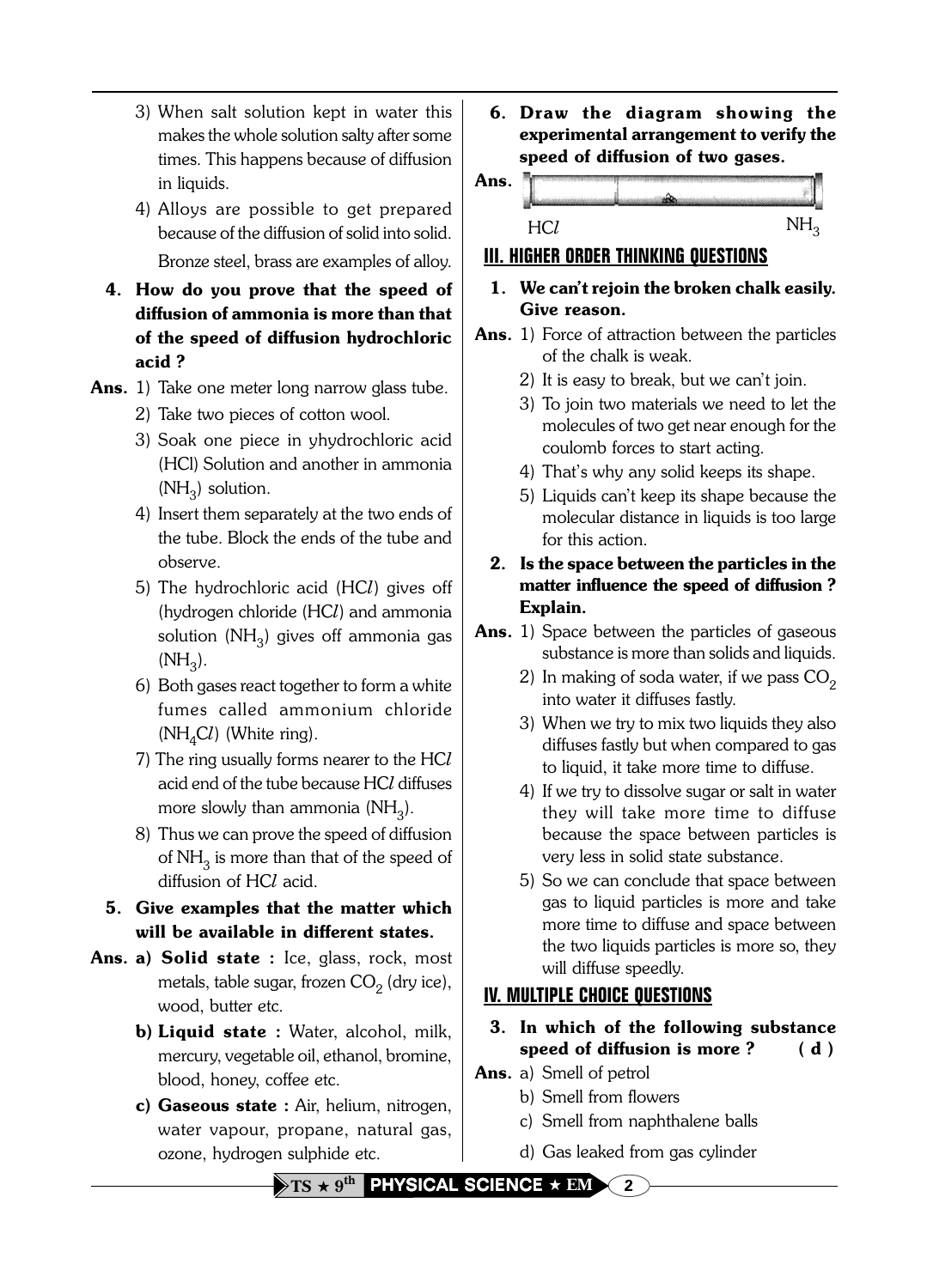### **V. SUGGESTED EXPERIMENTS**

- 2. Conduct an experiment to show the space between the particles of matter and write the report.
- Ans. 1) take a beaker and fill it with some water and mark the water level.
	- 2) Add some salt and stir it thoroughly with a glass rod.
	- 3) When all the salt has dissolved, we get a salt solution.
	- 4) Observe the level of salt solution in the beaker. We will find that the level of salt solution in the beaker is at the same mark where water level was initially in the beaker.
	- 5) From this activity, we can conclude that both the solid and liquid particles have some space between them and the solid particles enter into the space between the liquid particles whene we dissolves them in liquids.

#### **VI. SUGGESTED PROJECTS**

- 2. What are the factors influencing diffusion, whether the arrangement of atoms in the substance that diffuse or the arrangement of atoms of the medium in which the substance is kept.
- Ans. 1) Diffusion depends on both material that is diffusing and the material it is diffusing through.
	- 2) At certain temperature, all particles have the same average energy.
	- 3) This means that lighter atoms, such as hydrogen, carbon, oxygen and nitrogen travel faster and are more mobile than larger atoms such as copper or iron.
	- 4) Materials made of these lighter atoms diffuse faster than heavier materials.
	- 3. Some solids diffuse in liquids but not in gasses, some solids diffuse in gasses but not in liquids. Why ?
- Ans. 1) Some solids diffuse in liquids but not in gasses.
- 2) We take sugar and add it to water it will diffuse in it. But if we keep it in air it won't diffuse.
- 3) Here diffusion is not going in solids when we keep in air because, the particles in a solid can only vibrate on the spot, rather than being able to move from place to place.
- 4) Some solids diffuse in gasses because they are sublimators. They won't dissolves in liquids.
- **4. REFRACTION OF LIGHT AT PLANE SURFACES**

## **V. SUGGESTED EXPERIMENTS**

- 7. Find the critical angle of glass and water with respect to air using activity - 5.
- Ans. a) Critical angle of glass with respect to air :

We know from Snell's law

$$
n_1 \sin i = n_2 \sin r
$$

$$
\Rightarrow \frac{1}{n} = \frac{\sin i}{\sin r}
$$
\n
$$
\Rightarrow \frac{1}{n} = \frac{\sin c}{\sin 90^\circ}
$$
\n
$$
\Rightarrow \frac{1}{n} = \frac{\sin c}{1}
$$
\n
$$
\Rightarrow n = \frac{1}{\sin c}
$$
\n
$$
\Rightarrow c = \sin^{-1}\left(\frac{1}{n}\right)
$$
\nExample 1.11

b) Critical angle of water with respect to air :

From Snell's law  
\n
$$
n_1 \sin i = n_2 \sin r
$$
  
\n $\therefore$  n. sin c = 1. sin 90°  
\n $\Rightarrow \sin c = \frac{1}{n} [:: \sin 90^\circ = 1]$   
\n(or) sin c =  $\frac{1}{n_{12}}$ 

 $\rightarrow$  TS  $\star$  9<sup>th</sup> PHYSICAL SCIENCE  $\star$  EM  $\sim$  3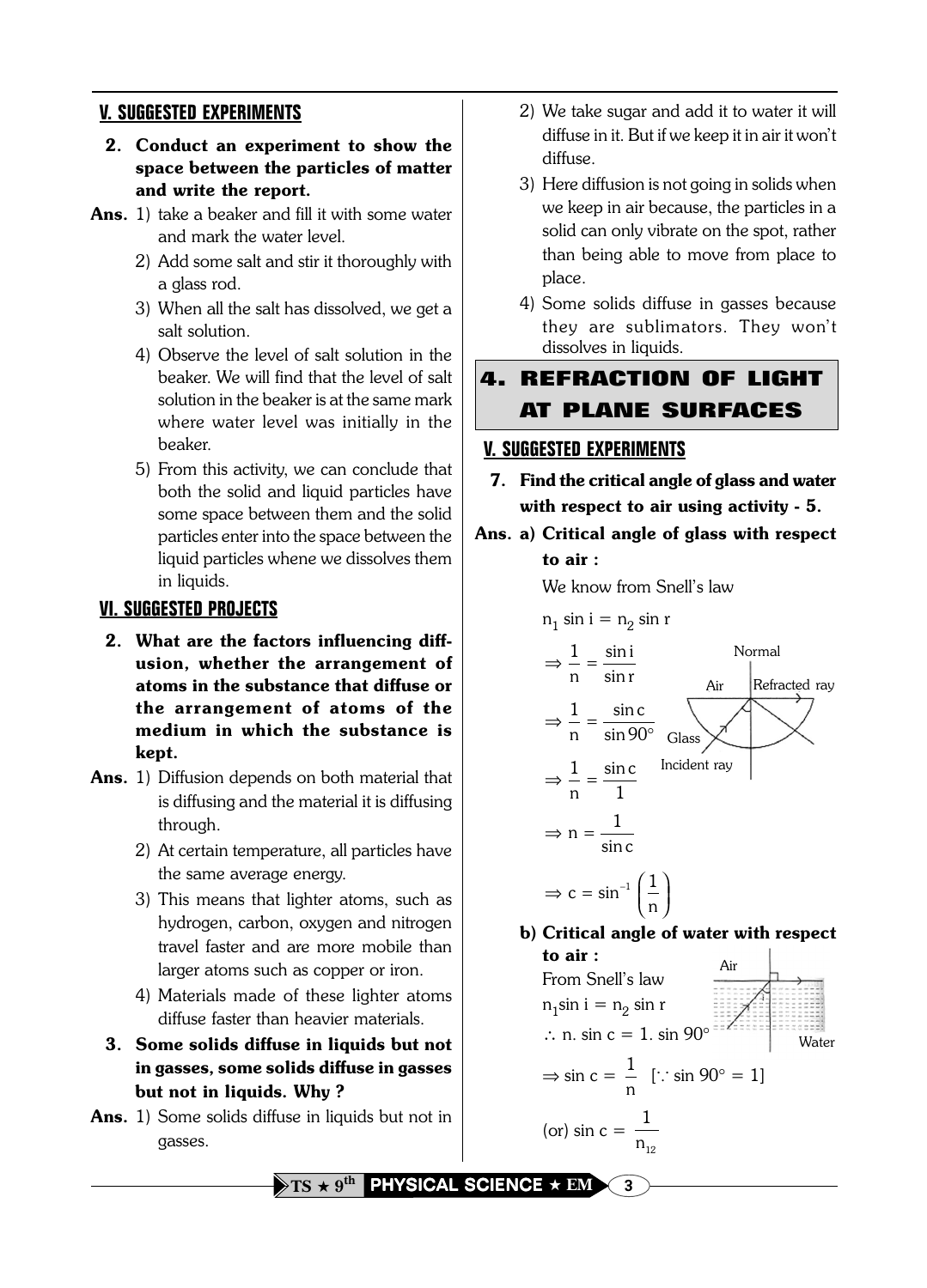## **5. GRAVITATION**

#### **V. SUGGESTED EXPERIMENTS**

2. Conduct an experiment to find 2s  $\frac{1}{1^2}$  value for a freely falling body and also find the value of 'g'.

#### Ans. Procedure :



- 1) Take a long plastic tube of length nearly 200cm and cut it in half along the length of the tube.
- 2) Use these tube parts as tracks.
- 3) Mark the readings in cm along the track.
- 4) Place the one end of the tube on the book or books and the other end on the floor as shown in the figure.
- 5) Keep a steel plate on the floor at the bottom of the track.
- 6) Consider the reading at the bottom of the track to be zero.
- 7) Take a marble having enough size to travel in the track freely.
- 8) Now release marble freely from a certain distance say 40 cm.
- 9) Start the digital clock when the marble is released.
- 10) It moves down on the track and strikes the steel plate. Stop the digital clock when a sound is produced.
- 11) Repeat the same experiment for the same distance 2 and 3 times and note the values of times and calculate the average time 't'.

| Distance S (cm) | Time (t) sec      | Average time      | <b>Acceleration</b> |
|-----------------|-------------------|-------------------|---------------------|
|                 | $t_1$ $t_2$ $t_3$ | $t_1 + t_2 + t_3$ | 2s                  |

- 12) Repeat the same experiment for various distances.
- 13) Find the average time and acceleration for every trail.
- 14) Do the same experiment for various slopes of the track and find accelerations in each case.
- 15) Do the same experiment with a small iron block. Find acceleration and draw the S-t graph.

16) From the equation 
$$
S = ut + 1/2 at^2
$$
 (here  $a = g$ ).

$$
\Rightarrow S = 1/2 \text{gt}^2 \ (\because u = 0) \Rightarrow g = \frac{2s}{t^2}
$$

17) We observed that 'g' is constant.

 $\rightarrow$  TS  $\star$  9<sup>th</sup> PHYSICAL SCIENCE  $\star$  EM  $\sim$  4